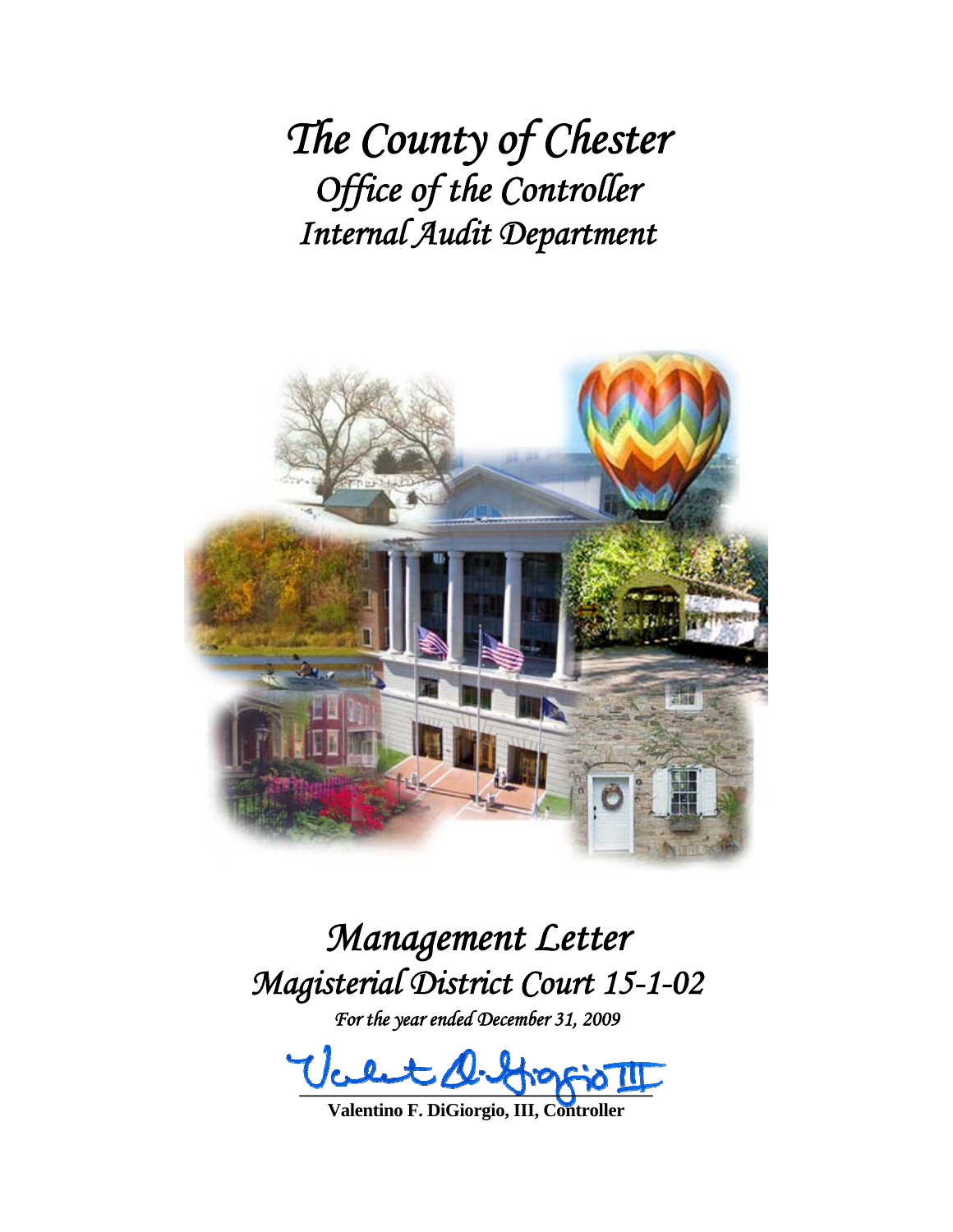### **To: Magisterial District Judge Thomas Tartaglio**

#### *Introduction*

On August 17, 2010, Internal Audit completed an audit of Magisterial District Court 15-1-02 (*District Court*). Carissa M. Petrelia was the auditor-in-charge and was assisted by 1 additional audit staff member. Internal Audit is required by County Code to review district courts annually to ensure compliance with policies and procedures mandated by the Administrative Office of Pennsylvania Courts and/or District Justice Administration and to assess their overall internal control structure. The scope of our audit included a review of the following:

- Cash and Petty Cash
- Undisbursed Funds
- Cash Receipts
- Manual Receipts
- Cash Disbursements
- Voided Transactions
- Overall Compliance.

We conducted our audit in accordance with generally accepted auditing standards and standards applicable to financial audits contained in Government Auditing Standards published by the Comptroller of the United States. We have also issued our Independent Auditor's Report on Compliance and Internal Control over Financial Reporting concurrent with this Management Letter. Disclosures and other information in that Report (also dated August 17, 2010) should be considered in conjunction with this Management Letter.

### *Executive Summary*

The management and staff of the *District Court* are, in all material respects, in compliance with policies and procedures set forth by the Administrative Office of Pennsylvania Courts and directives imposed by District Justice Administration. Minor findings involving compliance are included within this Management Letter. Based on Internal Audit's testing and observations, it is our opinion that these deficiencies are not the result of negligence or deliberate misconduct, but are instead the consequence of one or more of the following:

- Oversight
- Problem solving skills
- Human error.

We would like to thank the management and staff of the *District Court* for their cooperation and assistance during the course of this audit. We have provided herein a copy of our "Audit Findings" and "Recommendations" for your review and comment.

Please feel free to contact our office at (610) 344-6064 should you have any questions or concerns.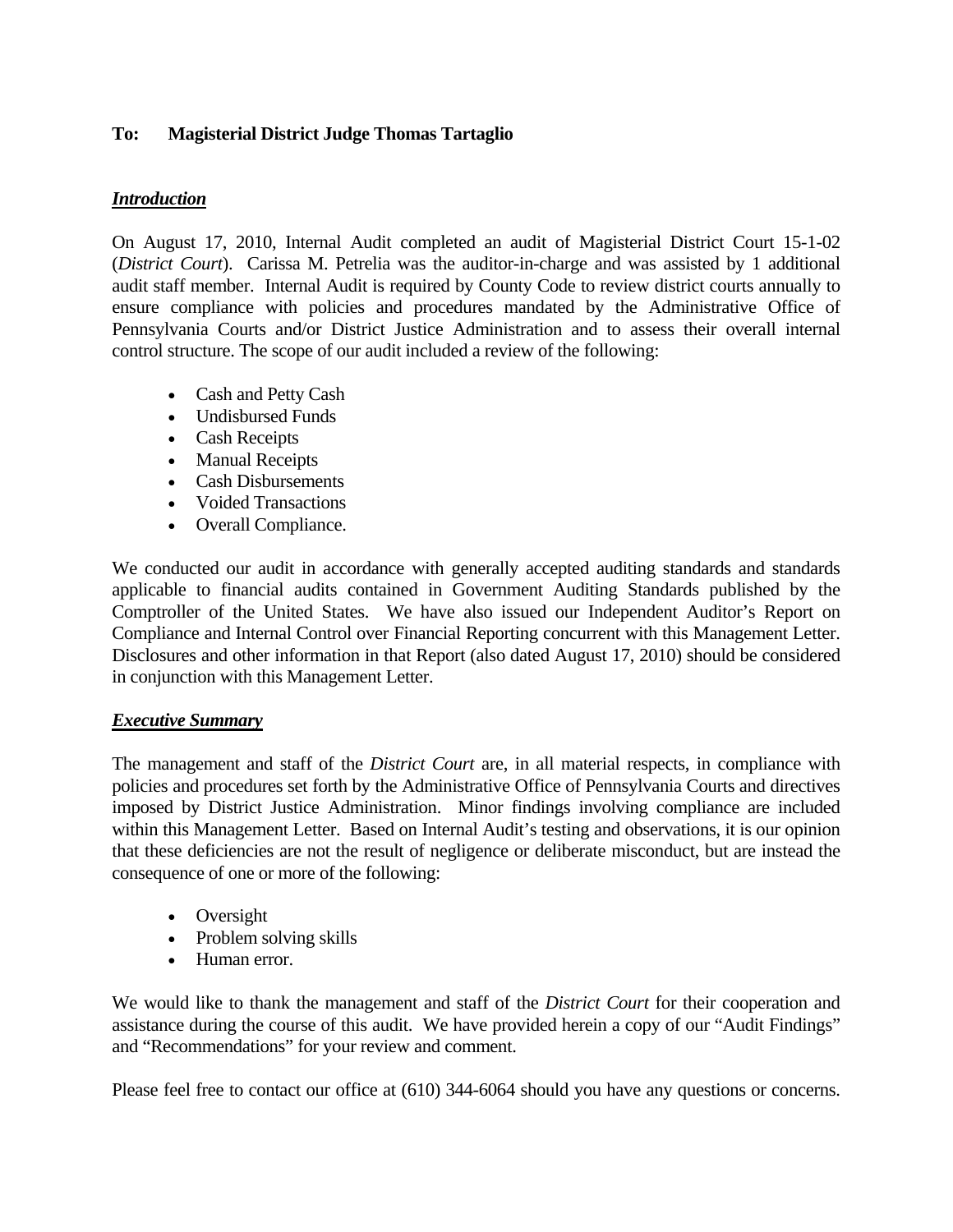#### **COUNTY OF CHESTER**

## **MAGISTERIAL DISTRICT COURT 15-1-02**

## **FINDINGS AND RECOMMENDATIONS**

## **FOR THE YEAR ENDED DECEMBER 31, 2009**

## **I. INTERNAL CONTROL FINDINGS AND RECOMMENDATIONS**

#### RECONCILIATION/RECORDING

#### Finding 1: Cash Adjustments

In November 2008, the bank cashed a district court check for \$5.00 less than its stated value. The check, which was an overpayment refund, was made payable for \$68.00. The bank cashed the check and remitted to the payee \$63.00. This bank error not only created an out of balance situation between the bank and book balances, but also "shortchanged" the original remitter of the overpayment.

In order to balance at the end of the month, the District Court properly processed a \$5.00 credit adjustment to the book balance. However, in January 2009, since the error had not been resolved with the bank, the Office Manager was instructed by District Justice Administration to reverse the adjusting credit entry and instead process a \$5.00 receipt to the original remitter / defendant and then issue a second check to the individual for \$5.00.

#### Recommendation

Although the instructions provided by District Justice Administration ultimately resolved the out-ofbalance situation between the bank and the books, Internal Audit suggests that this was not the proper way to correct the error. Since the bank processed the check incorrectly, the underpayment should have been resolved by the bank. Specifically, the District Court should have notified the bank of the check cashing error and requested that they issue a bank check to the individual. Once this was completed, the bank would have processed a \$5.00 debit adjustment to the District Court's account at which time the Office Manager would have offset her adjusting credit entry.

Instead, the second check issued by the District Court to the remitter / defendant in the amount of \$5.00 was never cashed and is currently being held in the County's Unclaimed Funds account to be escheated in 5 years.

#### *Auditee Response*

*District Court management concurs with the finding and recommendation.*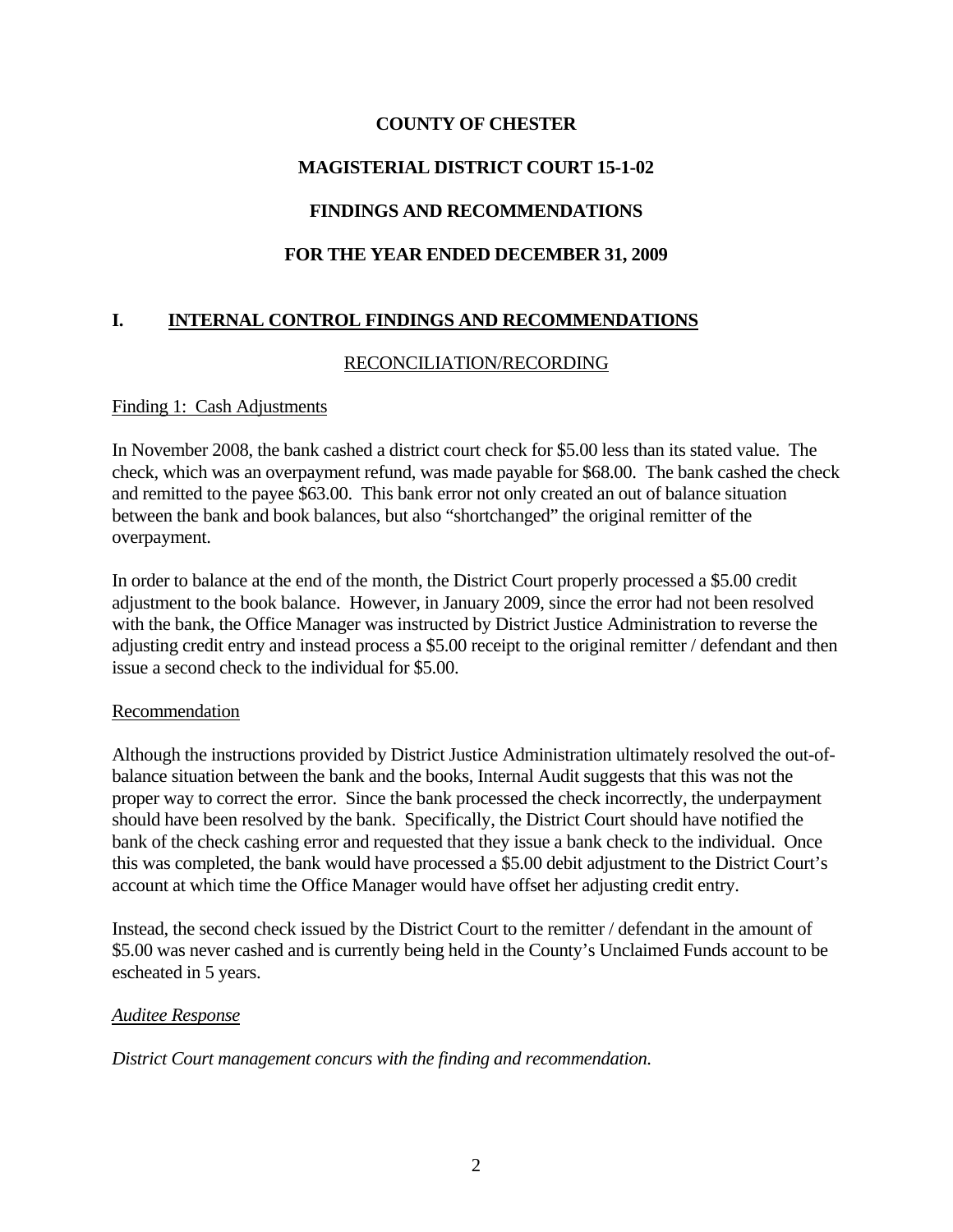## **COUNTY OF CHESTER**

## **MAGISTERIAL DISTRICT COURT 15-1-02**

## **FINDINGS AND RECOMMENDATIONS**

## **FOR THE YEAR ENDED DECEMBER 31, 2009**

## **II. COMPLIANCE WITH POLICIES AND PROCEDURES**

In order to test compliance with all applicable policies and procedures, Internal Audit selected a statistical sample of 20 case files out of a total population of 3,589 case files created in 2009. In addition, we performed other related tests of cash receipts, cash disbursements, manual receipts, undisbursed funds, and voided transactions. Sample size for the tested areas was determined through a risk assessment analysis based on the results of the *District Court's* prior year audit and current year case load. We believe the results of our tests are representative of the entire population on the basis of accepted audit sampling principles.

#### Finding 1: Voided Disbursements

Internal Audit noted the following:

- $\triangleright$  In 2 instances, check copies were not included in the corresponding case files, therefore Internal Audit could not verify if the check was notated as "void/lost/stale".
- $\triangleright$  In 1 instance, the replacement check copy was not attached to the corresponding case file.

#### Recommendation

Internal Audit recommends that the *District Court* staff exercise greater care in attaching check copies and their replacements to the corresponding case files.

#### *Auditee Response*

*District Court management concurs with the finding and recommendation.*